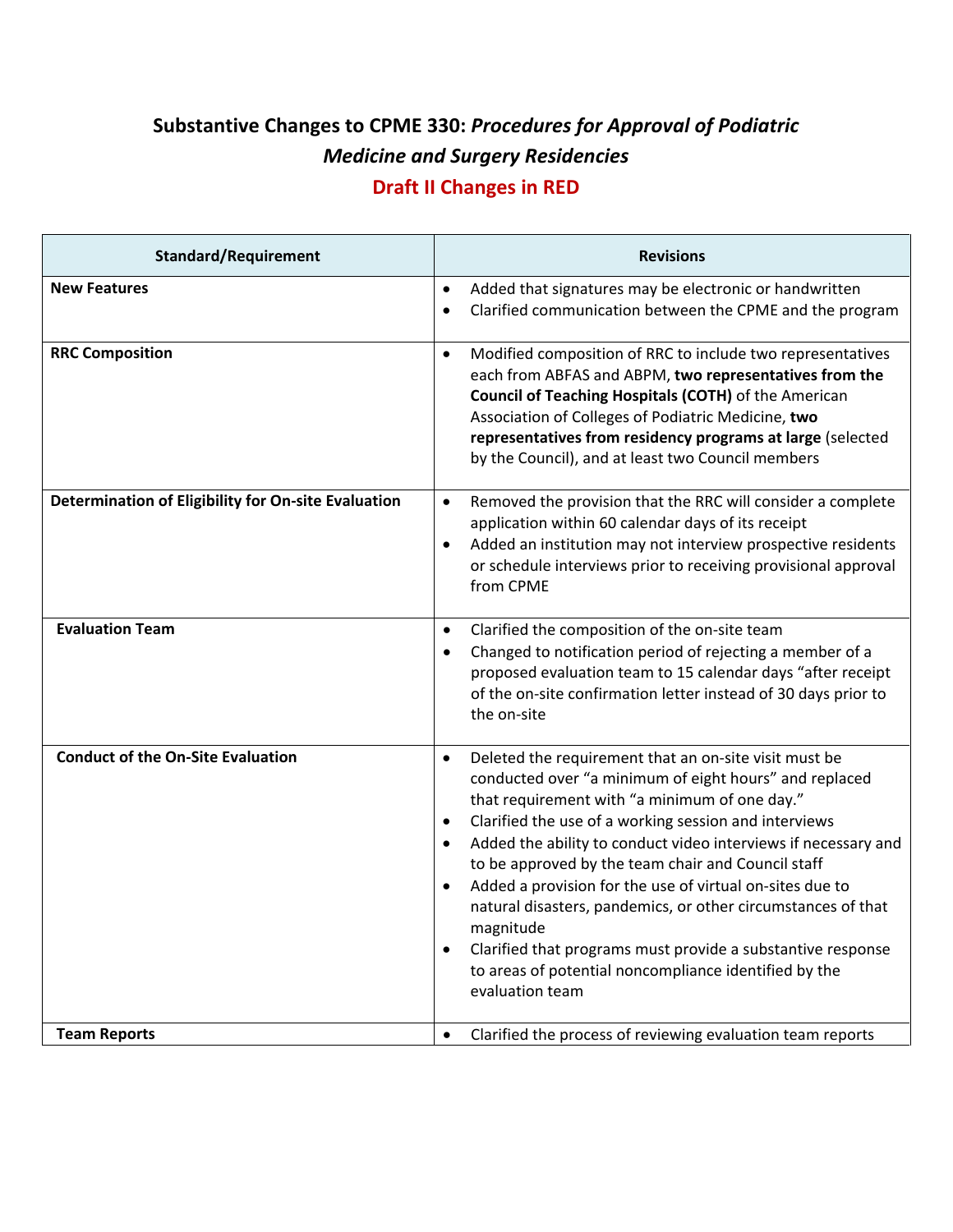| <b>Standard/Requirement</b>                              | <b>Revisions</b>                                                                                                                                                                                                                                                                                                                                                                                                                                                                                                                                                                                                                                                                                                                                                                                                                                                                                                                                                                                                                                                                                                                                                                                                                                                                                                                                                                                                                                                                                                                                                                                                                                                                                     |
|----------------------------------------------------------|------------------------------------------------------------------------------------------------------------------------------------------------------------------------------------------------------------------------------------------------------------------------------------------------------------------------------------------------------------------------------------------------------------------------------------------------------------------------------------------------------------------------------------------------------------------------------------------------------------------------------------------------------------------------------------------------------------------------------------------------------------------------------------------------------------------------------------------------------------------------------------------------------------------------------------------------------------------------------------------------------------------------------------------------------------------------------------------------------------------------------------------------------------------------------------------------------------------------------------------------------------------------------------------------------------------------------------------------------------------------------------------------------------------------------------------------------------------------------------------------------------------------------------------------------------------------------------------------------------------------------------------------------------------------------------------------------|
| <b>Categories of Approval and Approval Period</b>        | Clarified the categories of approval and timeline to correct<br>$\bullet$<br>areas of noncompliance<br>Probation: Clarified that period of probation is to be<br>$\bullet$<br>determined by the Council, but is usually limited to a<br>maximum of two years and failure to meet the requirements<br>as stated by the Council during the two-year period, including<br>any extension for good cause, will result in withdrawal of<br>approval<br>Removed the "Administrative Probation" category and<br>programs not submitting information or fees will now be<br>placed on the RRC/Council agenda and are at risk of<br>probation<br>Clarified that reclassification of a program requires<br>withdrawal of the program's previously approved category<br>Added a new category of approval: Approval with Report<br>$\bullet$<br>Approval with report indicates recognition of an existing<br>residency that is in substantial compliance with the Council's<br>standards and requirements for approval. In granting approval,<br>the Council expresses its confidence in the abilities of the<br>institution to continue providing adequate support and<br>implementing ongoing improvements in the residency.<br>As a condition of continued approval, the institution may be<br>requested to provide one or more progress reports at specified<br>intervals, as indicated in the approval letter. The progress<br>report(s) is to demonstrate correction of specific areas of<br>noncompliance in meeting one or more requirements or to<br>address concerns identified by the RRC and/or the Council.<br>Failure to meet the requirements as stated by the Council may<br>result in probation. |
| <b>Authorization of Increases in Residency Positions</b> | Clarified the process to determine whether the institution has<br>the appropriate resources for an increase in residency<br>positions                                                                                                                                                                                                                                                                                                                                                                                                                                                                                                                                                                                                                                                                                                                                                                                                                                                                                                                                                                                                                                                                                                                                                                                                                                                                                                                                                                                                                                                                                                                                                                |
| <b>One-Time Increase in Positions</b>                    | Added this section to clarify requirements for applying for a<br>$\bullet$<br>one-time increase in positions                                                                                                                                                                                                                                                                                                                                                                                                                                                                                                                                                                                                                                                                                                                                                                                                                                                                                                                                                                                                                                                                                                                                                                                                                                                                                                                                                                                                                                                                                                                                                                                         |
| <b>Reclassification of Approved Positions</b>            | Clarified process to apply for reclassification of approved<br>$\bullet$<br>positions                                                                                                                                                                                                                                                                                                                                                                                                                                                                                                                                                                                                                                                                                                                                                                                                                                                                                                                                                                                                                                                                                                                                                                                                                                                                                                                                                                                                                                                                                                                                                                                                                |
| <b>One-Time Certificate Requests</b>                     | Added this section to clarify requirements for applying for a<br>$\bullet$<br>one-time certificate requests                                                                                                                                                                                                                                                                                                                                                                                                                                                                                                                                                                                                                                                                                                                                                                                                                                                                                                                                                                                                                                                                                                                                                                                                                                                                                                                                                                                                                                                                                                                                                                                          |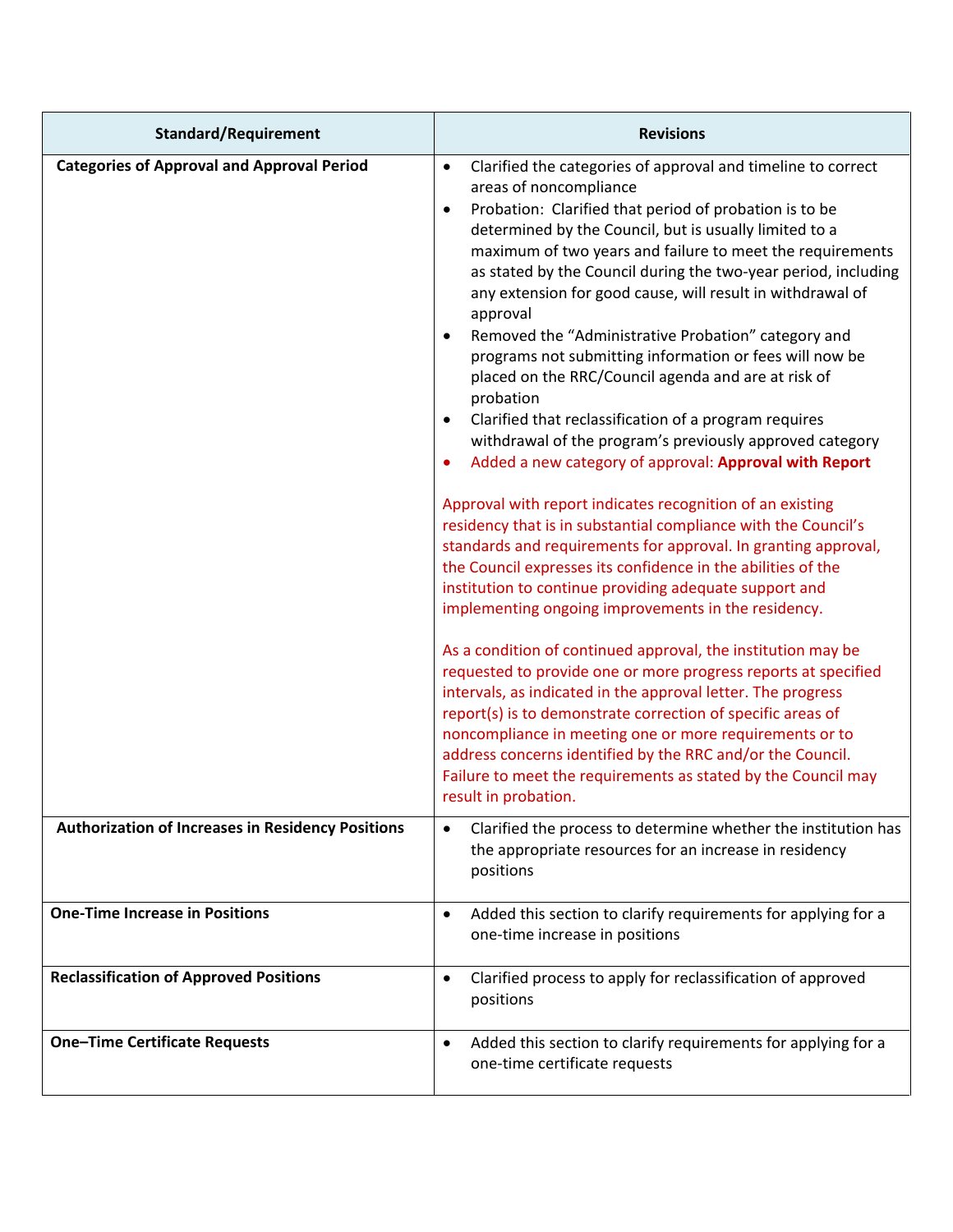| <b>Standard/Requirement</b>                                | <b>Revisions</b>                                                                                                                                                                                                                                                                                                                                                                                                                                                                                                                                                                                                                                                                                                                                                                                                                                                                                                                                                                                                                                                                                                                                                                                                                                                                                                                                                                                                                                                                                                                                                              |
|------------------------------------------------------------|-------------------------------------------------------------------------------------------------------------------------------------------------------------------------------------------------------------------------------------------------------------------------------------------------------------------------------------------------------------------------------------------------------------------------------------------------------------------------------------------------------------------------------------------------------------------------------------------------------------------------------------------------------------------------------------------------------------------------------------------------------------------------------------------------------------------------------------------------------------------------------------------------------------------------------------------------------------------------------------------------------------------------------------------------------------------------------------------------------------------------------------------------------------------------------------------------------------------------------------------------------------------------------------------------------------------------------------------------------------------------------------------------------------------------------------------------------------------------------------------------------------------------------------------------------------------------------|
| <b>Inactive Status for Provisionally Approved Programs</b> | Added this section to clarify requirements for programs<br>$\bullet$<br>provisionally approved requesting inactive status                                                                                                                                                                                                                                                                                                                                                                                                                                                                                                                                                                                                                                                                                                                                                                                                                                                                                                                                                                                                                                                                                                                                                                                                                                                                                                                                                                                                                                                     |
| <b>Extension of Training</b>                               | Added this section to clarify the requirements necessary to<br>$\bullet$<br>extend the training of a resident including a leave of absence<br>or need for performance improvement                                                                                                                                                                                                                                                                                                                                                                                                                                                                                                                                                                                                                                                                                                                                                                                                                                                                                                                                                                                                                                                                                                                                                                                                                                                                                                                                                                                             |
| <b>Termination of Program</b>                              | Added that within 30 days of the closure of the program, the<br>$\bullet$<br>sponsoring institution must complete the Annual Report or<br>provide a formal letter to the Council identifying the names<br>of the residents who have completed the program and copies<br>of certificates (if applicable)                                                                                                                                                                                                                                                                                                                                                                                                                                                                                                                                                                                                                                                                                                                                                                                                                                                                                                                                                                                                                                                                                                                                                                                                                                                                       |
| <b>Inactive Status</b>                                     | <b>Removed this section</b><br>$\bullet$                                                                                                                                                                                                                                                                                                                                                                                                                                                                                                                                                                                                                                                                                                                                                                                                                                                                                                                                                                                                                                                                                                                                                                                                                                                                                                                                                                                                                                                                                                                                      |
| <b>Resident Transfer</b>                                   | Clarified that the program director must receive the approval<br>$\bullet$<br>of the RRC Chair prior to extending a contract to a resident<br>who has completed a prior residency program and wishes to<br>transfer into a PMSR or PMSR/RRA program<br>Clarified that graduates of residencies approved under<br>$\bullet$<br>previous categories may seek additional training by<br>transferring into a PMSR and that it is the program director's<br>responsibility to review the requirements of previous training<br>and ensure that the requirements of the PMSR are met prior<br>to completion of training<br>Clarified that a resident who has completed one or more<br>$\bullet$<br>years of training and wishes to restart training in a different<br>residency program as a first-year resident is not considered a<br>resident transfer and logs and completed rotations will not<br>transfer into the new program<br>Clarified that a resident who has completed two years of<br>training and wishes to repeat the second year of training<br>must also complete the third year of training, regardless of<br>the overall length of training completed. The program may<br>not request early graduation of the resident, even if the<br>resident meets all the training requirements<br>Added a section related to Resident Transfer in the Third<br>Year: Residents must spend at least eleven months of<br>training in the program that awards the certificate. This policy<br>will not impact residents who must transfer due to a program<br>that is closing. |
| <b>Internal Resident Transfer</b>                          | Added section concerning internal resident transfers<br>$\bullet$                                                                                                                                                                                                                                                                                                                                                                                                                                                                                                                                                                                                                                                                                                                                                                                                                                                                                                                                                                                                                                                                                                                                                                                                                                                                                                                                                                                                                                                                                                             |